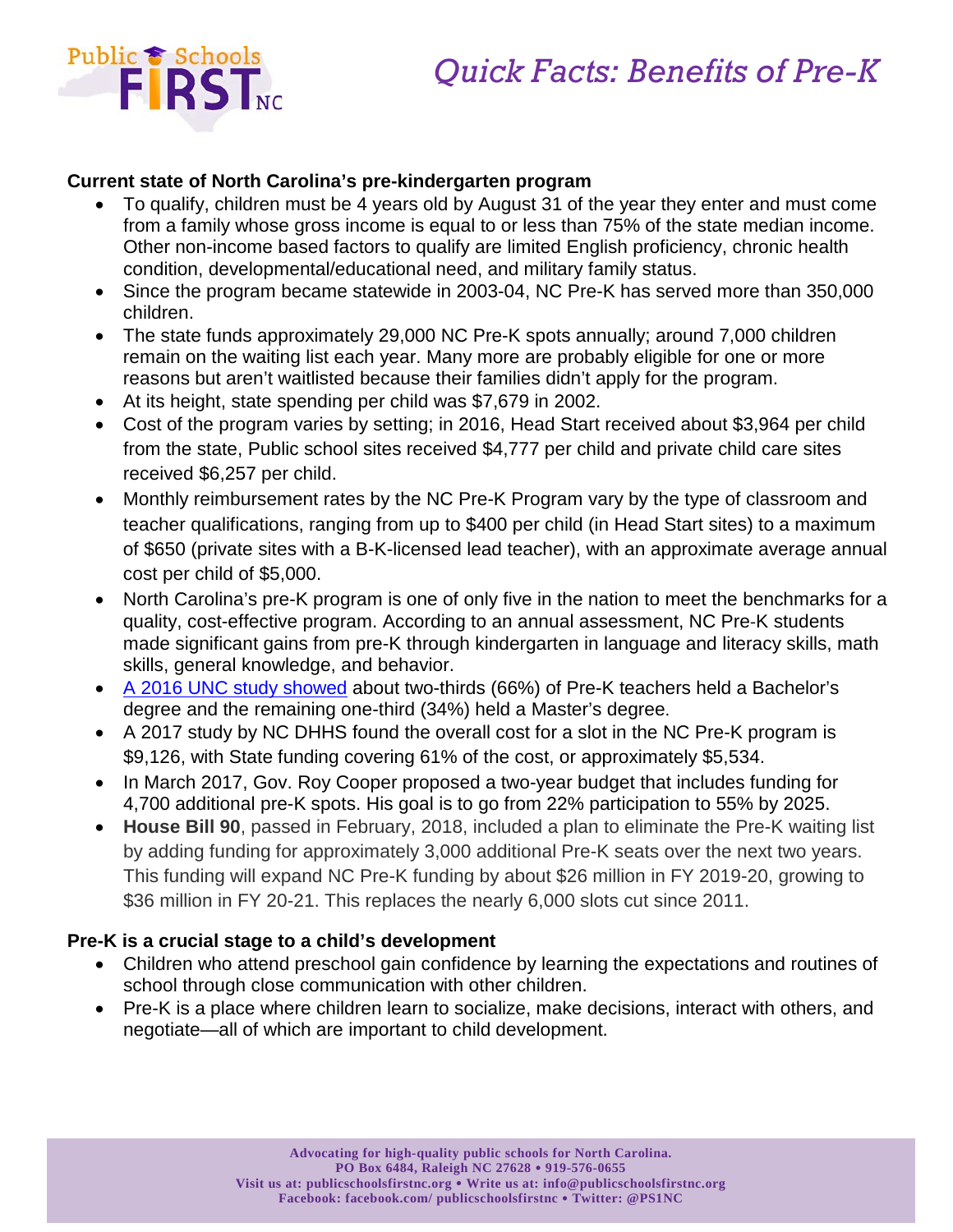



#### **Children who attend Pre-K programs are more self-sufficient in the future**

- Children who went to preschool were consistently employed, more likely to have full time jobs, less likely to rely on public assistance, resulting in overall positive future outcomes.
- Children who attend preschool are more likely to have a savings account, and own a house and a car.

#### **Attending Pre-K decreases both achievement and skill gaps**

- 123 studies across four decades of early education research found that by third grade, onethird of the achievement gap can be closed by early education.
- Children who attended pre-K usually have a higher grade point average and are more likely to graduate high school and college.
- Fundamental skills like eye contact, self-confidence, work efficiency, attention span, and control of temper are developed during the earliest stages of childhood are enriched in Pre-K
- Latino children and other dual language learners greatly benefitted from NC Pre-K, making gains in the program at a greater rate than other students.

#### **Pre-K decreases delinquency**

• Children who attended pre-school are less likely to develop alcohol or drug problems, commit a felony, and go to prison. They are half as likely to be arrested.

#### **Early education saves the State money in the future**

- Every \$1 invested in preschool saves taxpayers up to \$13 in future costs in incarceration, education, tax collections increases, and welfare.
- Pre-K offers a better return on investment than the stock market. The annual rate of return for preschool spending is between 7-10%; stocks have an average return of 5.8% per year.
- Investment in pre-K pays off by reducing the number of children placed into special education classrooms in the third grade by 39%; special education costs nearly twice as much as regular classroom education.

#### **The most effective preschool education programs share common features**

- A well-implemented, evidence-based curriculum.
- Coaching and continuous training of Pre-K teachers.
- High rates of child engagement.
- Positive classroom environment.
- Teachers who engage children in more complex language interactions.